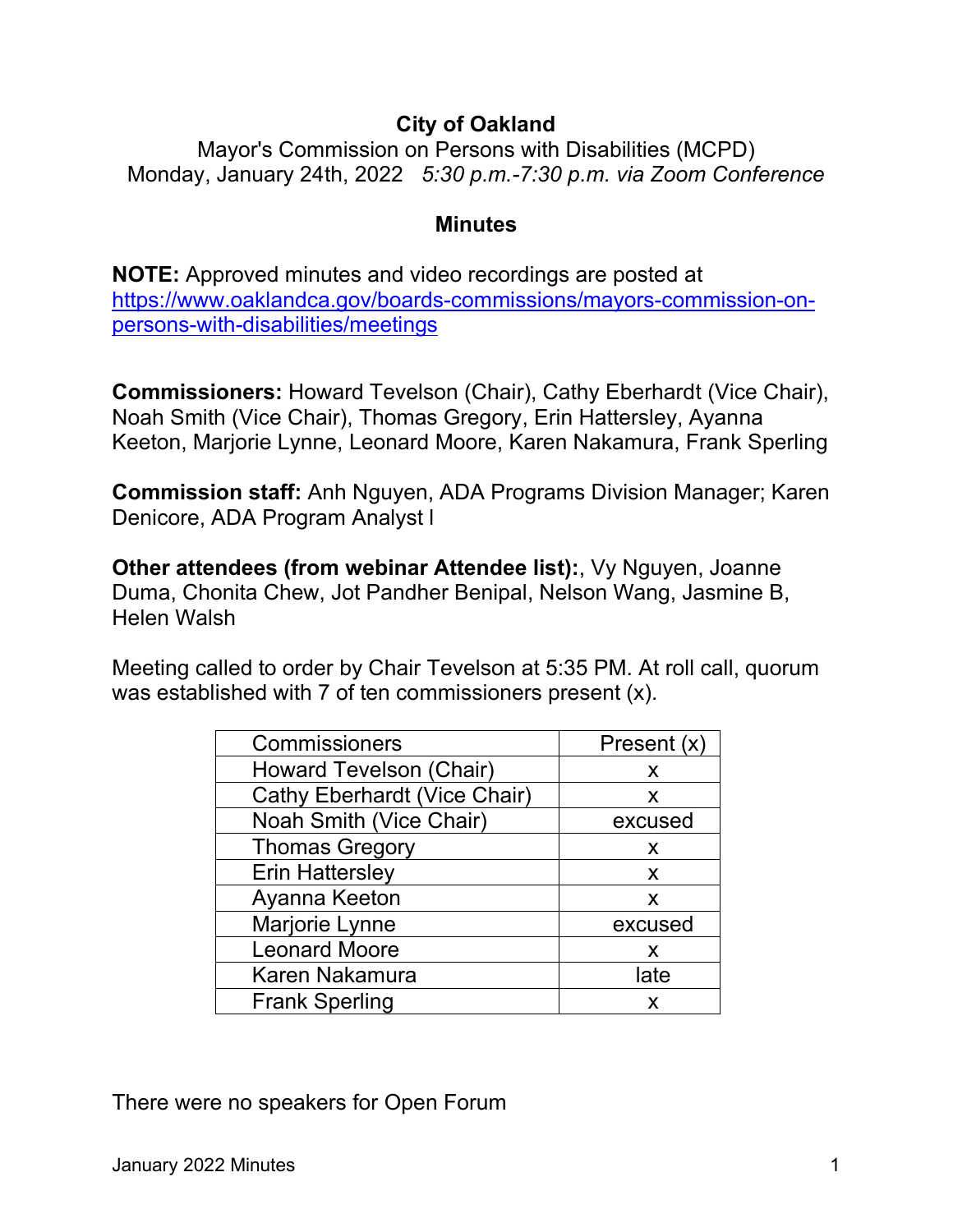The agenda was modified to postpone item 8 until the next meeting for concerns about a technical compliance issue with Sunshine ordinance and approved with a motion from Commissioner Sperling, a second from Commissioner Hattersley, and unanimous approval.

December 2021 Minutes were approved with a motion from Commissioner Gregory, a second from Commissioner Eberhardt and unanimous approval.

The 2021 Virtual Meeting Resolution was re-adopted with a motion from Commissioner Gregory and a second from Commissioner Eberhardt with 8 votes from the 8 commissioners present.

| <b>Commissioners</b>                | Yes | <b>No</b> | <b>Abstain</b> |
|-------------------------------------|-----|-----------|----------------|
| <b>Howard Tevelson (Chair)</b>      | X   |           |                |
| <b>Cathy Eberhardt (Vice Chair)</b> | X   |           |                |
| Noah Smith (Vice Chair)             |     |           | excused        |
| <b>Thomas Gregory</b>               | X   |           |                |
| <b>Erin Hattersley</b>              | X   |           |                |
| Ayanna Keeton                       | X   |           |                |
| Marjorie Lynne                      | X   |           | excused        |
| <b>Leonard Moore</b>                | X   |           |                |
| Karen Nakamura                      | X   |           |                |
| <b>Frank Sperling</b>               | Χ   |           |                |

Commissioner's Announcements

- Commissioner Moore invited those interested to contact him about an interview for his radio program at Laney at KGPC 96.9 FM Peralta Community Radio. The show is called The Advocate and it is centered around raising awareness and providing resources to the local community regarding the needs of people with disabilities
- Chair Tevelson reports that he received brochure in the mail from Rebuilding Together about Housing Repair opportunities for low income and disabled homeowners.